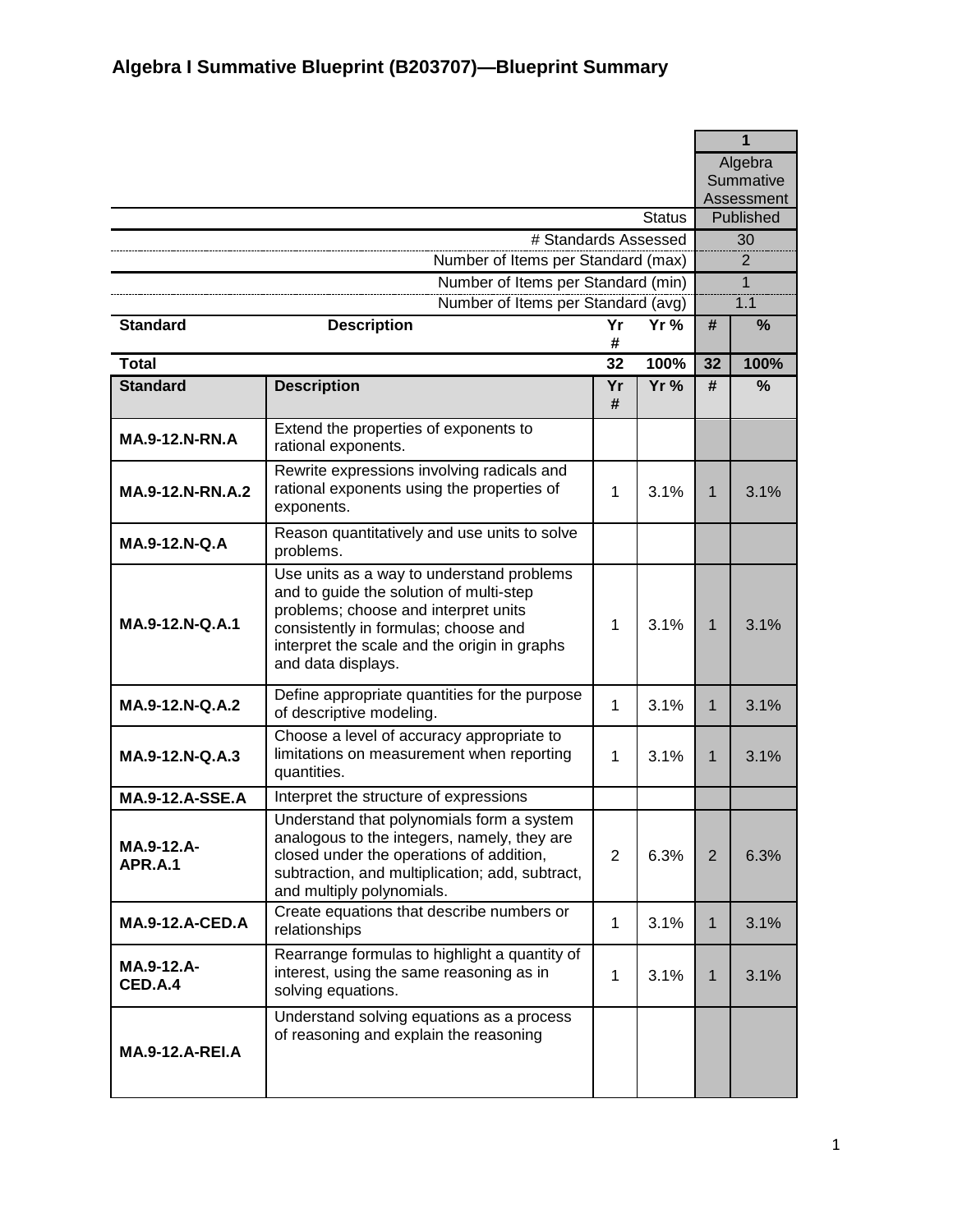## **Algebra I Summative Blueprint (B203707)—Blueprint Summary**

| <b>Standard</b>                | <b>Description</b>                                                                                                                                                                                                                                                                                                                             | Yr<br>#      | $Yr$ % | #              | %    |
|--------------------------------|------------------------------------------------------------------------------------------------------------------------------------------------------------------------------------------------------------------------------------------------------------------------------------------------------------------------------------------------|--------------|--------|----------------|------|
| MA.9-12.A-REI.A.1              | Explain each step in solving a simple<br>equation as following from the equality of<br>numbers asserted at the previous step,<br>starting from the assumption that the original<br>equation has a solution. Construct a viable<br>argument to justify a solution method.                                                                       | 1            | 3.1%   | $\mathbf 1$    | 3.1% |
| <b>MA.9-12.A-REI.B</b>         | Solve equations and inequalities in one<br>variable                                                                                                                                                                                                                                                                                            |              |        |                |      |
| <b>MA.9-12.A-REI.B.3</b>       | Solve linear equations and inequalities in<br>one variable, including equations with<br>coefficients represented by letters.                                                                                                                                                                                                                   | 2            | 6.3%   | $\overline{2}$ | 6.3% |
| MA.9-12.A-REI.B.4              | Solve quadratic equations in one variable.                                                                                                                                                                                                                                                                                                     |              |        |                |      |
| MA.9-12.A-<br><b>REI.B.4.a</b> | Use the method of completing the square to<br>transform any quadratic equation in x into an<br>equation of the form $(x - p)^2 = q$ that has the<br>same solutions. Derive the quadratic formula<br>from this form.                                                                                                                            | 1            | 3.1%   | $\mathbf{1}$   | 3.1% |
| MA.9-12.A-<br>REI.B.4.b        | Solve quadratic equations by inspection<br>(e.g., for $x^2 = 49$ ), taking square roots,<br>completing the square, the quadratic formula<br>and factoring, as appropriate to the initial<br>form of the equation. Recognize when the<br>quadratic formula gives complex solutions<br>and write them as $a \pm bi$ for real numbers a<br>and b. | $\mathbf{1}$ | 3.1%   | $\mathbf{1}$   | 3.1% |
| <b>MA.9-12.A-REI.C</b>         | Solve systems of equations                                                                                                                                                                                                                                                                                                                     |              |        |                |      |
| <b>MA.9-12.A-REI.C.5</b>       | Prove that, given a system of two equations<br>in two variables, replacing one equation by<br>the sum of that equation and a multiple of<br>the other produces a system with the same<br>solutions.                                                                                                                                            | 1            | 3.1%   | $\mathbf 1$    | 3.1% |
| <b>MA.9-12.A-REI.C.7</b>       | Solve a simple system consisting of a linear<br>equation and a quadratic equation in two<br>variables algebraically and graphically.                                                                                                                                                                                                           | 1            | 3.1%   | 1              | 3.1% |
| <b>MA.9-12.A-REI.C.8</b>       | Represent a system of linear equations as a<br>single matrix equation in a vector variable.                                                                                                                                                                                                                                                    |              |        |                |      |
| MA.9-12.A-<br><b>REI.D.10</b>  | Understand that the graph of an equation in<br>two variables is the set of all its solutions<br>plotted in the coordinate plane, often forming<br>a curve (which could be a line).                                                                                                                                                             | 1            | 3.1%   | $\mathbf{1}$   | 3.1% |
| MA.9-12.A-<br><b>REI.D.12</b>  | Graph the solutions to a linear inequality in<br>two variables as a half-plane (excluding the<br>boundary in the case of a strict inequality),<br>and graph the solution set to a system of<br>linear inequalities in two variables as the<br>intersection of the corresponding half-<br>planes.                                               | 1            | 3.1%   | $\mathbf{1}$   | 3.1% |
| <b>MA.9-12.F-IF.A</b>          | Understand the concept of a function and<br>use function notation                                                                                                                                                                                                                                                                              |              |        |                |      |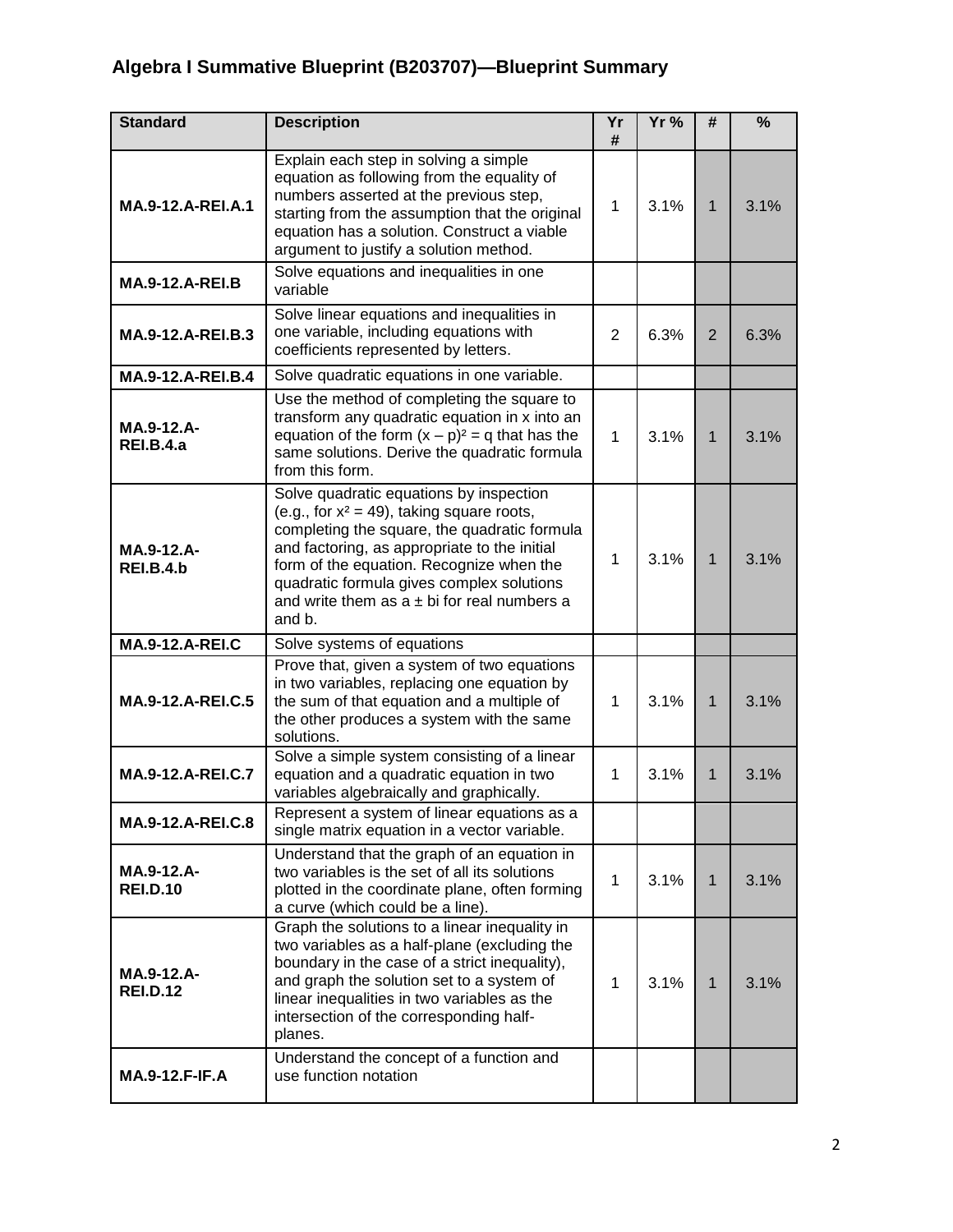## **Algebra I Summative Blueprint (B203707)—Blueprint Summary**

| <b>Standard</b>               | <b>Description</b>                                                                                                                                                                                                                                                                                                                                                            | Yr<br># | <b>Yr%</b> | #            | $\overline{\frac{9}{6}}$ |
|-------------------------------|-------------------------------------------------------------------------------------------------------------------------------------------------------------------------------------------------------------------------------------------------------------------------------------------------------------------------------------------------------------------------------|---------|------------|--------------|--------------------------|
| MA.9-12.F-IF.A.1              | Understand that a function from one set<br>(called the domain) to another set (called the<br>range) assigns to each element of the<br>domain exactly one element of the range. If f<br>is a function and x is an element of its<br>domain, then $f(x)$ denotes the output of $f$<br>corresponding to the input x. The graph of f<br>is the graph of the equation $y = f(x)$ . | 1       | 3.1%       | $\mathbf{1}$ | 3.1%                     |
| MA.9-12.F-IF.A.2              | Use function notation, evaluate functions for<br>inputs in their domains, and interpret<br>statements that use function notation in<br>terms of a context.                                                                                                                                                                                                                    | 1       | 3.1%       | $\mathbf 1$  | 3.1%                     |
| MA.9-12.F-IF.A.3              | Recognize that sequences are functions,<br>sometimes defined recursively, whose<br>domain is a subset of the integers.                                                                                                                                                                                                                                                        | 1       | 3.1%       | $\mathbf 1$  | 3.1%                     |
| <b>MA.9-12.F-IF.B</b>         | Interpret functions that arise in applications<br>in terms of the context                                                                                                                                                                                                                                                                                                     |         |            |              |                          |
| MA.9-12.F-IF.B.4              | For a function that models a relationship<br>between two quantities, interpret key<br>features of graphs and tables in terms of the<br>quantities, and sketch graphs showing key<br>features given a verbal description of the<br>relationship.                                                                                                                               | 1       | 3.1%       | $\mathbf{1}$ | 3.1%                     |
| MA.9-12.F-IF.B.5              | Relate the domain of a function to its graph<br>and, where applicable, to the quantitative<br>relationship it describes.                                                                                                                                                                                                                                                      | 1       | 3.1%       | 1            | 3.1%                     |
| MA.9-12.F-IF.B.6              | Calculate and interpret the average rate of<br>change of a function (presented symbolically<br>or as a table) over a specified interval.<br>Estimate the rate of change from a graph.                                                                                                                                                                                         | 1       | 3.1%       | 1            | 3.1%                     |
| <b>MA.9-12.F-IF.C</b>         | Analyze functions using different<br>representations                                                                                                                                                                                                                                                                                                                          |         |            |              |                          |
| MA.9-12.F-IF.C.7.b            | Graph square root, cube root, and<br>piecewise-defined functions, including step<br>functions and absolute value functions.                                                                                                                                                                                                                                                   | 1       | 3.1%       | $\mathbf 1$  | 3.1%                     |
| MA.9-12.F-IF.C.8.a            | Use the process of factoring and completing<br>the square in a quadratic function to show<br>zeros, extreme values, and symmetry of the<br>graph, and interpret these in terms of a<br>context.                                                                                                                                                                               | 1       | 3.1%       | $\mathbf 1$  | 3.1%                     |
| MA.9-12.F-BF.B.4              | Find inverse functions.                                                                                                                                                                                                                                                                                                                                                       |         |            |              |                          |
| MA.9-12.F-<br><b>BF.B.4.a</b> | Solve an equation of the form $f(x) = c$ for a<br>simple function f that has an inverse and<br>write an expression for the inverse.                                                                                                                                                                                                                                           | 1       | 3.1%       | 1            | 3.1%                     |
| <b>MA.9-12.F-LE.A.3</b>       | Observe using graphs and tables that a<br>quantity increasing exponentially eventually<br>exceeds a quantity increasing linearly,<br>quadratically, or (more generally) as a<br>polynomial function.                                                                                                                                                                          | 1       | 3.1%       | $\mathbf 1$  | 3.1%                     |